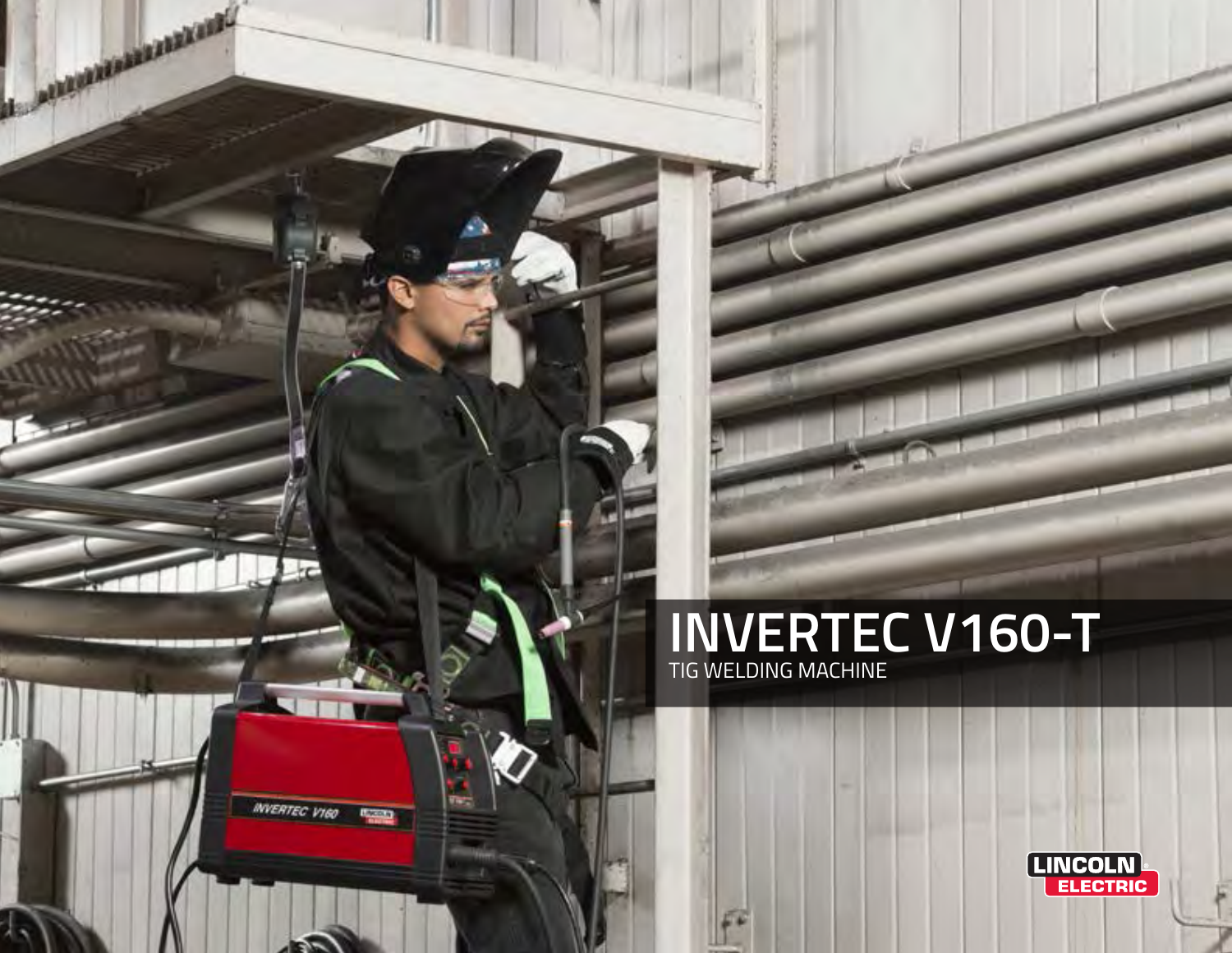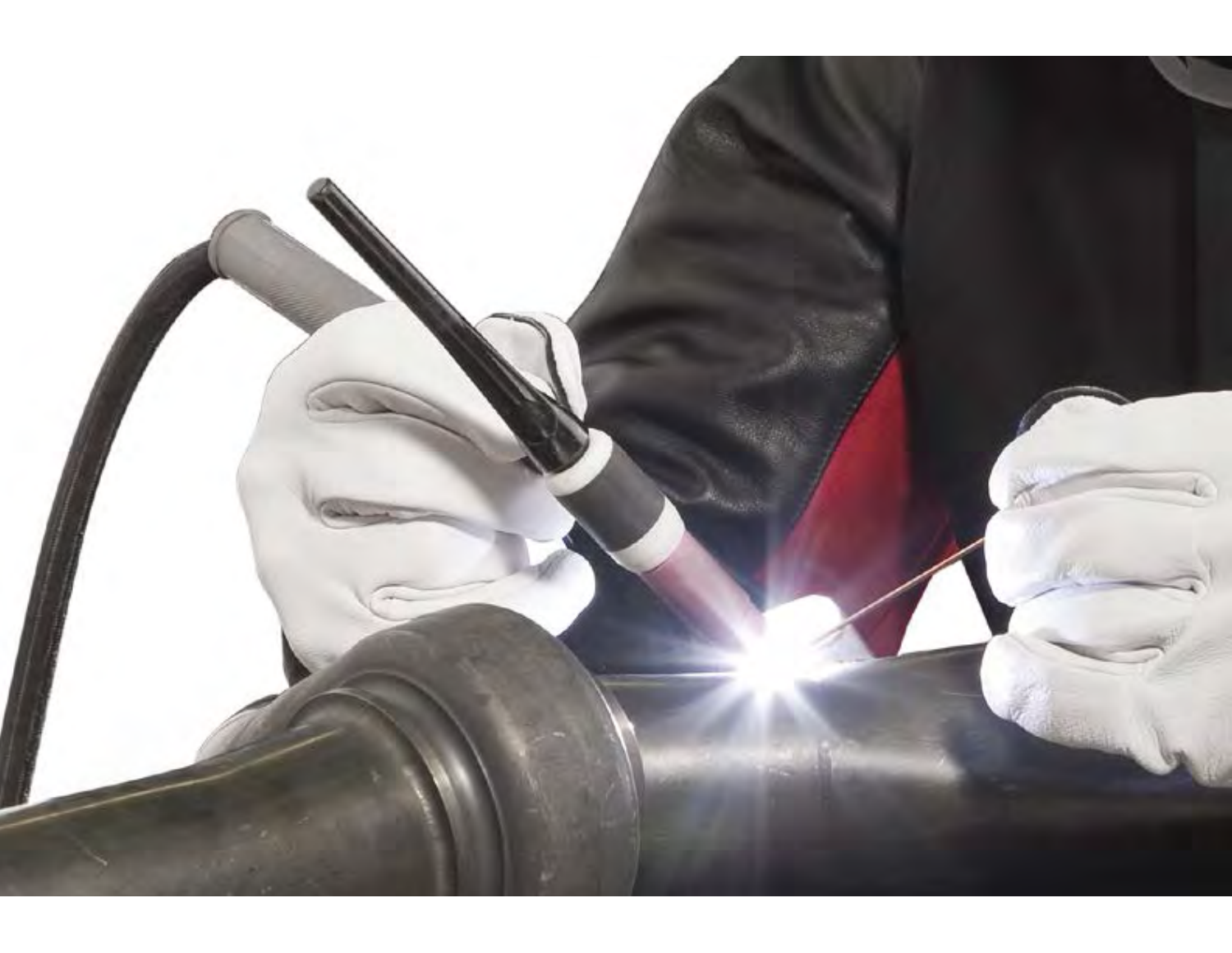

# **High Performance** in a Compact Design.

The Invertec V160-T is a small but rugged, high-performance DC TIG and Stick welder designed for alloy fabrication, process piping, or critical maintenance work. Weighing in at a portable 24 pounds, the machine automatically connects to 120V or 230V service and features simple torch connections that provide for quick changeover from TIG to Stick welding.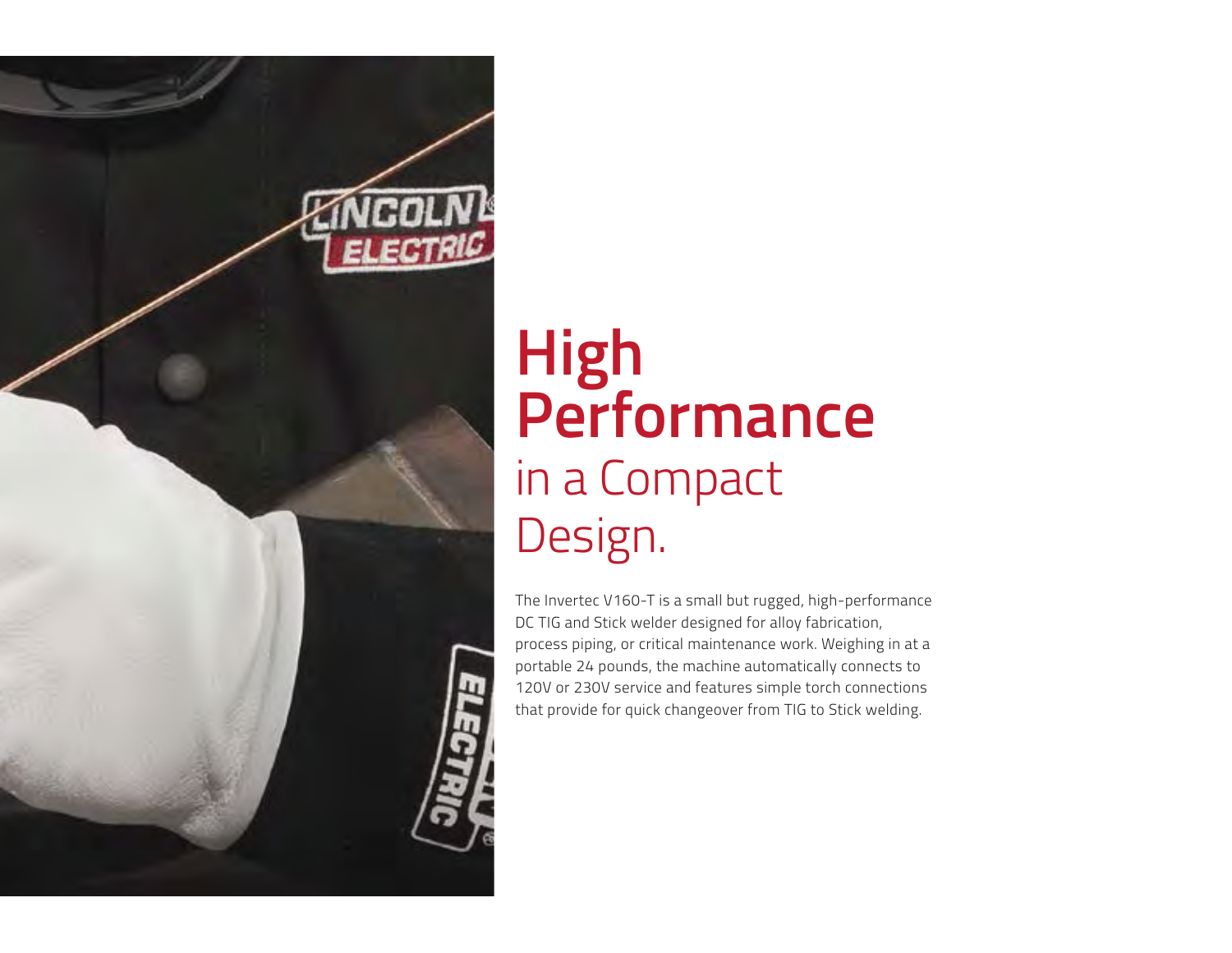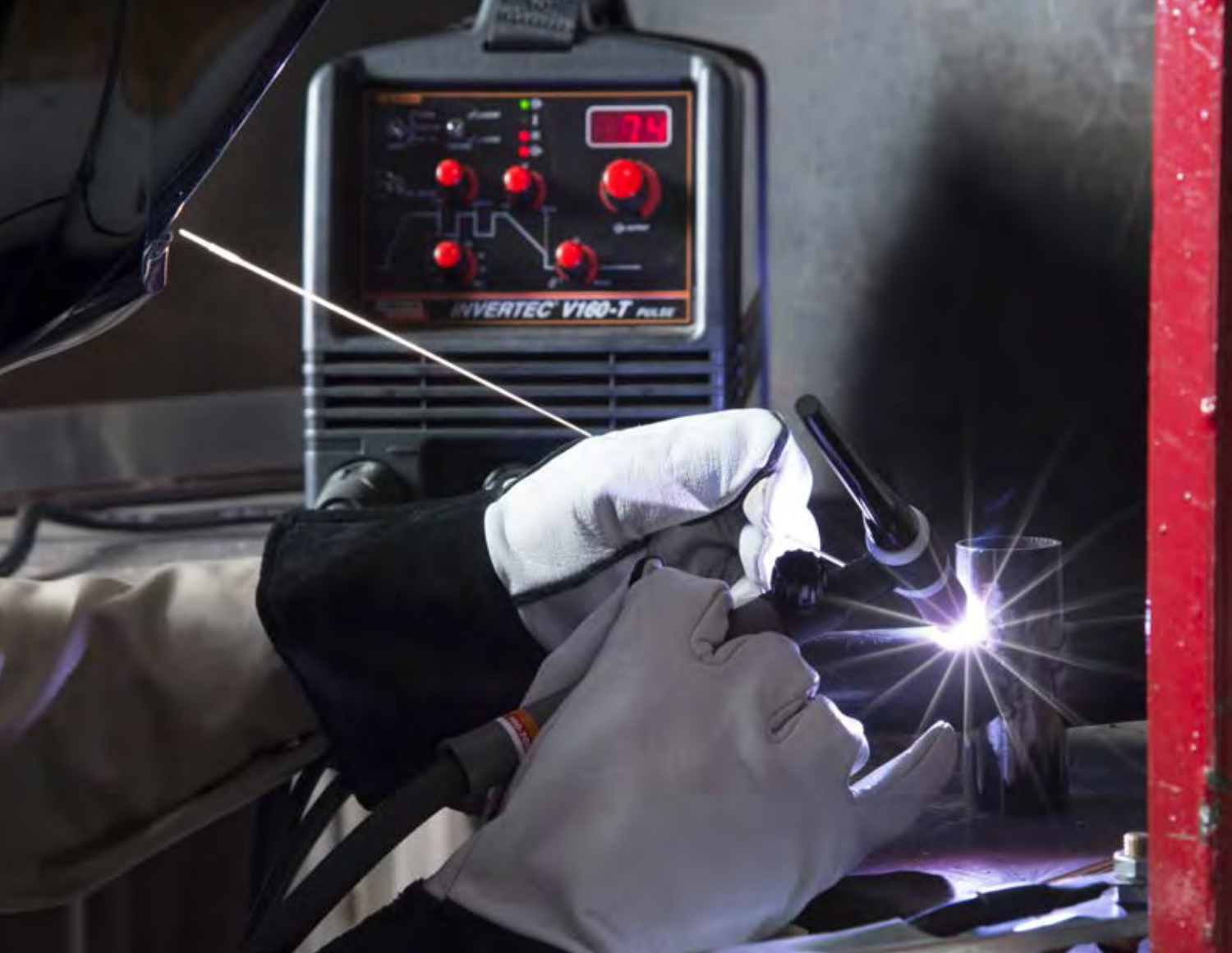

## **Quality welds for critical applications**

#### Pulse control

Built in pulsing functions help minimize heat input on thin materials, and provide for a faster freezing weld puddle for uphill welding on curved surfaces such as process piping. The TIG pulser also helps moderate filler metal deposition for consistent bead appearance.

### High-frequency TIG starting

Makes it easy to establish an arc under a variety of conditions. Enhances quality by minimizing the potential for weld contamination created by tungsten inclusions in the weld.

#### Ideally suited for external operations

The Invertec V160-T's light-weight and adjustable shoulder strap enable welding in the field.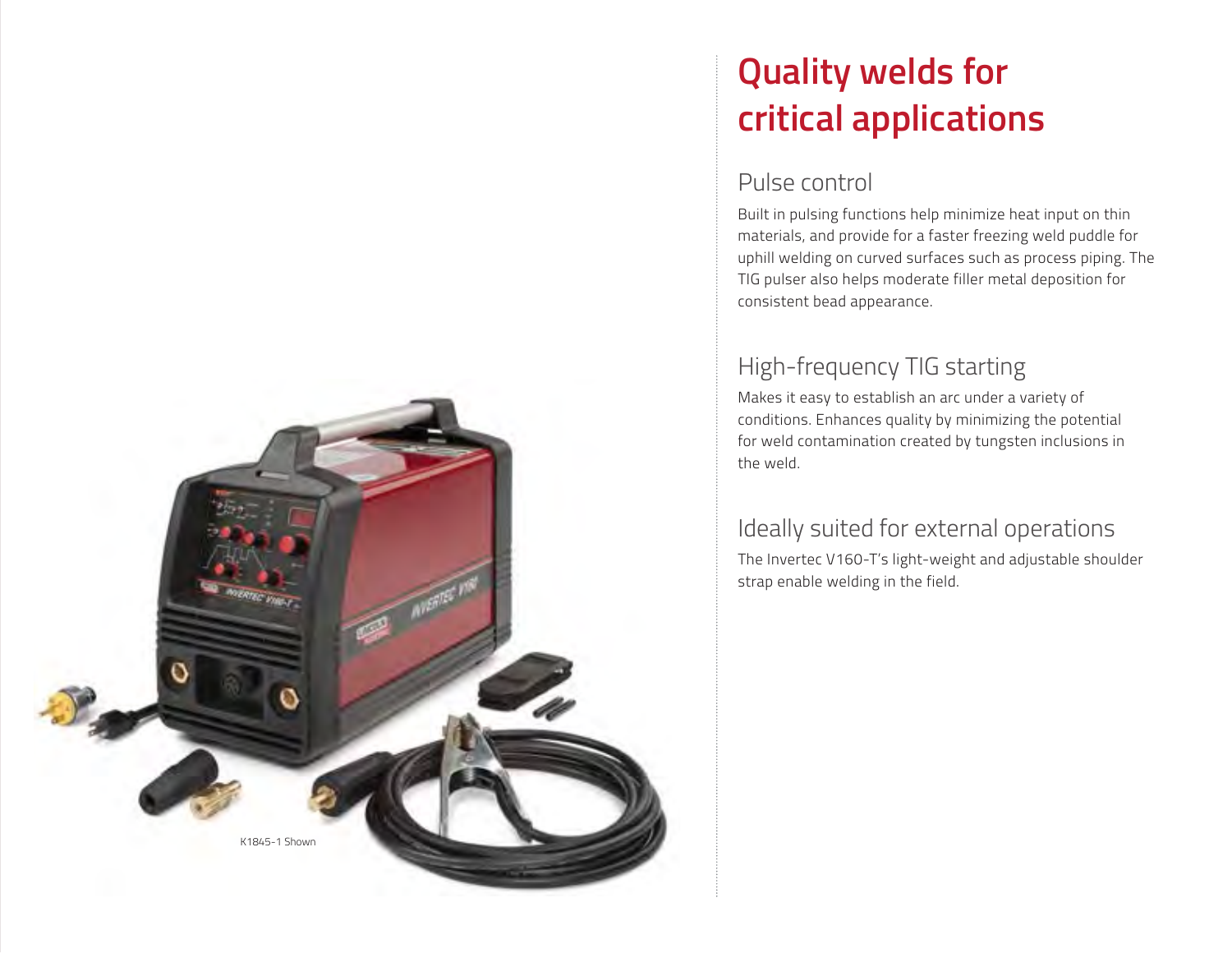#### **PRODUCT SPECIFICATIONS**

| Product<br><b>Name</b> | Product<br><b>Number</b> | Input<br><b>Power</b>              | <b>Rated Output</b><br><b>Current/Duty Cycle</b> | <b>Input Current</b><br>@ Rated Output <sup>(1)</sup> | Output<br>Range               | <b>H</b> x W x D<br>inches (mm)                          | <b>Net</b><br>Weight<br>lbs. (kg) |
|------------------------|--------------------------|------------------------------------|--------------------------------------------------|-------------------------------------------------------|-------------------------------|----------------------------------------------------------|-----------------------------------|
| <b>Invertec V160-T</b> | K1845-1                  | 120V/1/50/60<br>20A Branch Circuit | 90A/14.6V/100% TIG<br>60A/22.4V/100% Stick       | 20A                                                   | 5-160 Amps DC<br>Max OCV: 48V | $13 \times 8 \times 17$<br>$(330 \times 203 \times 432)$ | 24<br>(10.8)                      |
|                        |                          | 120V/1/50/60<br>30A Branch Circuit | 110A/14.4V/100% TIG<br>80A/23.2V/100% Stick      | 25A                                                   |                               |                                                          |                                   |
|                        |                          | 230V/1/50/60<br>30A Branch Circuit | 130A/15.2V/100% TIG<br>130A/22.2V/100% Stick     | 20A                                                   |                               |                                                          |                                   |

(1) Input amps on 60Hz output.

| <b>ACCESSORIES</b>                                         | <b>Product Number</b> | <b>Base Unit</b><br>$(K1845 - 1)$ |
|------------------------------------------------------------|-----------------------|-----------------------------------|
| 115V Input cord (10 ft) and Plug (NEMA 5-15P)              | -                     |                                   |
| 20 Amp Plug (NEMA 5-20P)                                   | -                     |                                   |
| Twist-Mate" Torch Adapter for PTA-9 or -17 One-piece Torch | -                     |                                   |
| Fully Adjustable Shoulder Strap                            | -                     |                                   |
| Work Clamp and Cable                                       | -                     |                                   |

• Included • Optional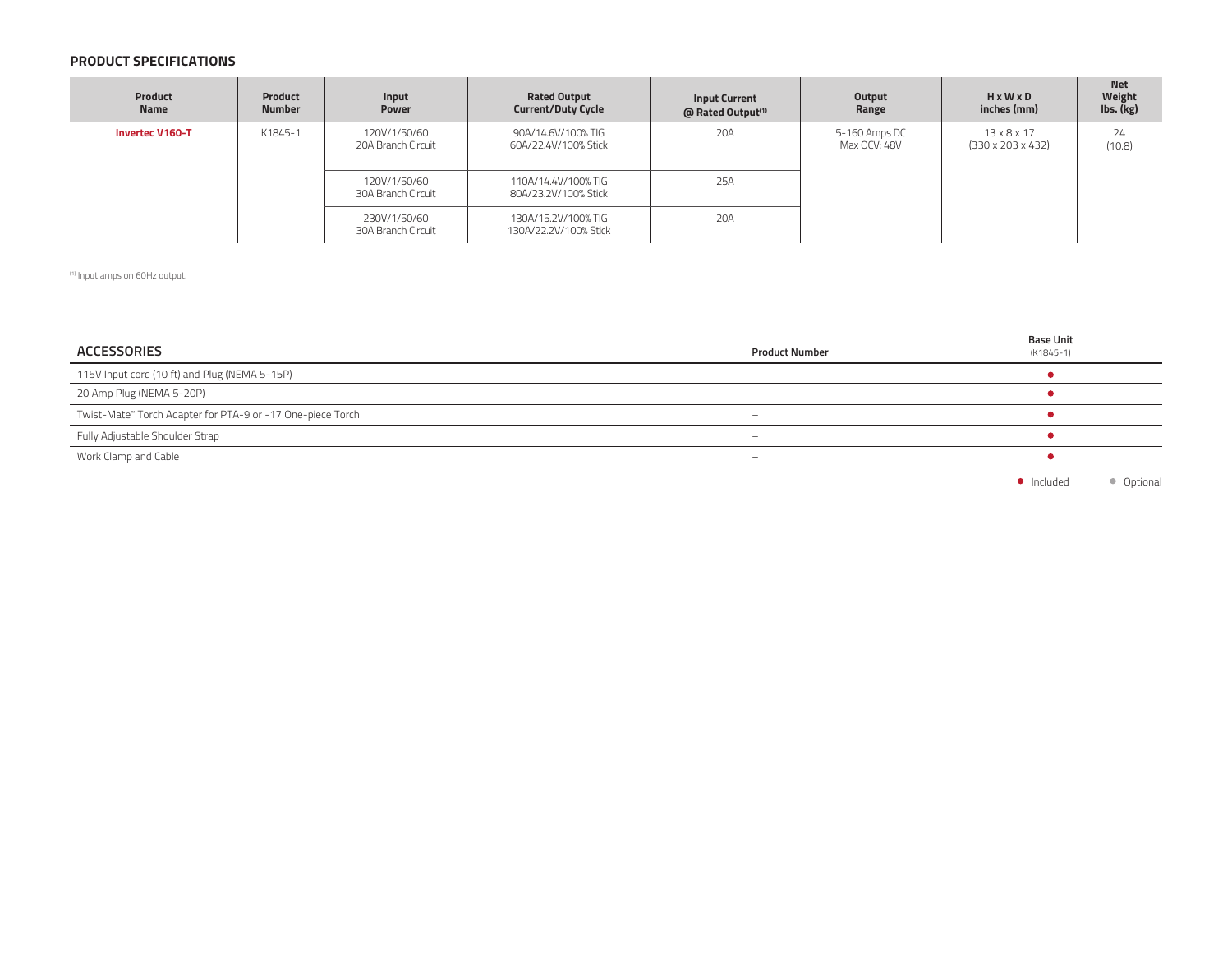| <b>ADDITIONAL ACCESSORIES</b>                                                    | <b>Product Number</b> | <b>Base Unit</b><br>$(K1845 - 1)$ |
|----------------------------------------------------------------------------------|-----------------------|-----------------------------------|
| <b>GENERAL</b>                                                                   |                       |                                   |
| 2-Year Extended Warranty - Invertec V160-T                                       | X1845                 | $\bullet$                         |
| Welding Cart (80 cu ft Bottle Capacity)                                          | K2275-1               | $\qquad \qquad \bullet$           |
| Utility Cart (150 cu ft Bottle Capacity)                                         | K520                  | $\qquad \qquad \bullet$           |
| Canvas Cover                                                                     | K2377-1               | $\qquad \qquad \bullet$           |
| <b>STICK</b>                                                                     |                       |                                   |
| 200 Amp Stick Electrode Holder, Work Clamp, Cable & Twist Mate Set               | K2394-1               | $\bullet$                         |
| TIG                                                                              |                       |                                   |
| TIG-Mate" 17 TIG Torch Starter Kit (Air-cooled)                                  | K2266-1               | $\qquad \qquad \bullet$           |
| TIG-Mate 20 TIG Torch Starter Kit (Water-cooled)                                 | K2267-1               | $\qquad \qquad \bullet$           |
| Harris® Gas Regulator/Flowmeter & 10 ft (3.0 m) Hose Kit                         | 3100211               | $\qquad \qquad \bullet$           |
| Foot Amptrol" with 25 ft. (7.6 m) cable assembly                                 | K870                  | $\qquad \qquad \bullet$           |
| Wireless Pedal                                                                   | K3127-1               | $\qquad \qquad \bullet$           |
| Hand Amptrol" (Rotary Track Style) with 25 ft. (7.6 m) cable assembly            | K963-3                | $\qquad \qquad \bullet$           |
| Arc Start Switch with 25 ft. (7.6 m) cable assembly                              | K814                  | $\qquad \qquad \bullet$           |
| PTA-9F 125 amp TIG torch w/Flex Head and 1 pc. 12.5 ft. (3.8 m)Ultra-Flex™ cable | K1781-9               | $\qquad \qquad \bullet$           |
| PTA-9/PTW-20 Gas Lens Parts Kit                                                  | KP2414-1              | $\qquad \qquad \bullet$           |
| Parts Kit for PTA-17 Series TIG Torches                                          | <b>KP508</b>          | $\qquad \qquad \bullet$           |
| PTA-17 150 amp TIG torch w/ 1pc. 12.5 ft. (3.8 m) Ultra-Flex™ cable              | K1782-12              | $\qquad \qquad \bullet$           |
| Twist Mate <sup>™</sup> Adapter for PTA-17 Series torches w/ 1pc. cable assembly | K1622-1               | $\qquad \qquad \bullet$           |
| Cool Arc® 40 Water Cooler 115/1/50/60                                            | K1813-1               | $\qquad \qquad \bullet$           |
| Cut Length Consumables                                                           | See publication C1.10 | $\bullet$                         |

• Included • Optional